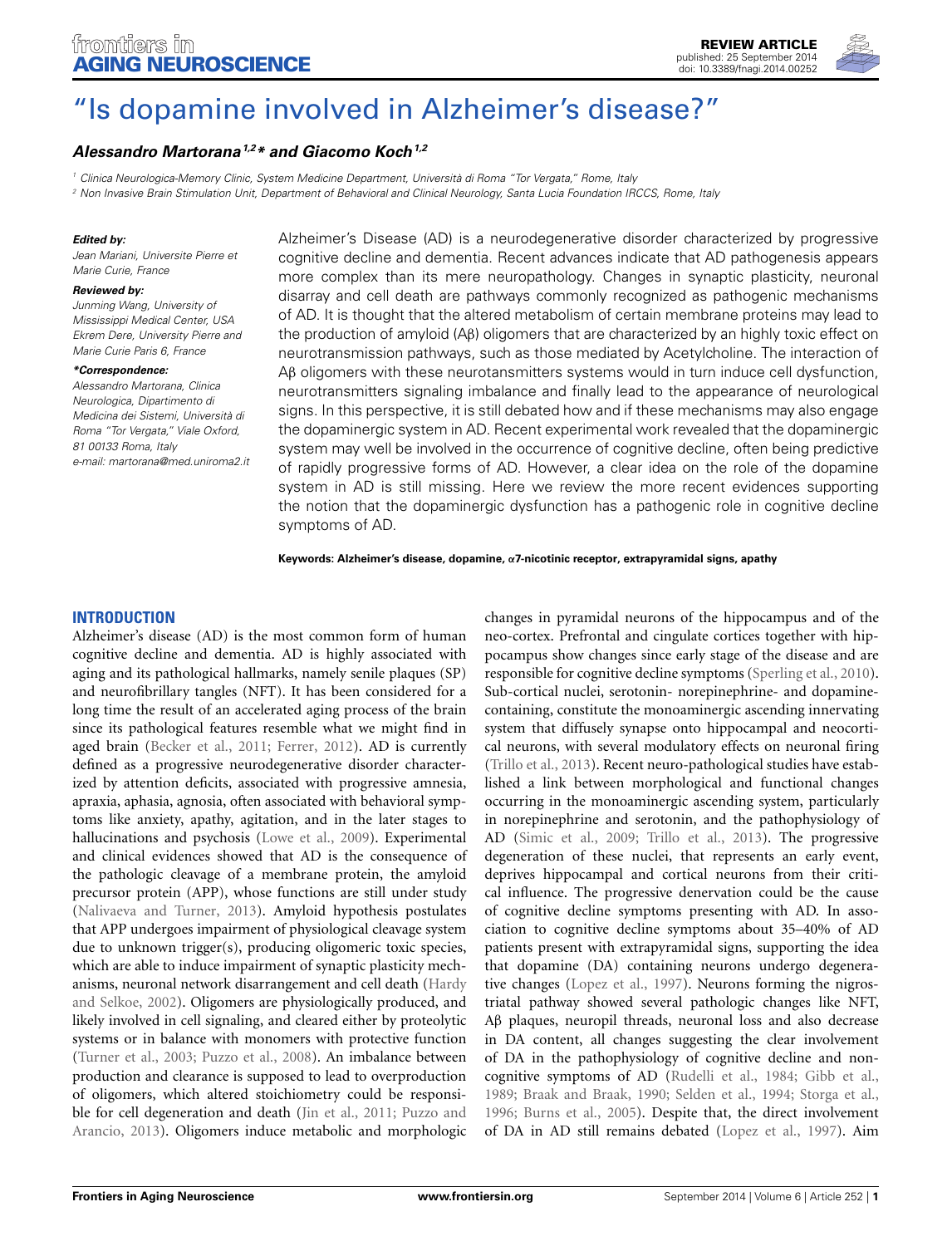of this work is to define the possible role of DA in the course of AD.

## **DOPAMINE SYSTEM ANATOMY**

Dopamine (DA) containing neurons are mainly located in the midbrain. They can be detected in A8, A9, A10 areas corresponding to the retrorubral field (A8), the Substantia Nigra pars compacta (SNc) (A9) and the Ventral Tegmental Area (VTA) (A10). Each area projects to different brain regions, exerting different functions. SNc gives rise to the meso-striatal pathway, targeting the medium spiny projection neurons of the caudate and putamen nuclei [\(Lammel et al.](#page-4-9), [2011;](#page-4-9) [Bolam and Pissadaki,](#page-3-3) [2012](#page-3-3)). This pathway together with the corticostriatal glutamatergic projections (from the sensory-motor cortex) are involved in the control of voluntary movements. VTA instead gives rise to the meso-cortico-limbic pathway, targeting hippocampi, cerebral cortex and the nucleus accumbens. DA terminals together with glutamatergic projections from amygdala, hippocampus and prefrontal cortex (PFC), are involved in the control of volition and reward [\(Haber and Fudge](#page-4-10), [1997](#page-4-10); [Haber and Knutson, 2010\)](#page-4-11). The A8 field represents the 4–5% of DA neurons, whose targets haven not been fully discovered yet. In general, pathological alterations of the meso-striatal pathway are generally associated to the development of extrapyramidal motor deficits, while the involvement of the meso-cortico-limbic pathway is responsible for cognitive, behavioral signs. Both could be involved in progression of AD.

## **DOPAMINE SYSTEM IN ALZHEIMER'S DISEASE**

Brain cell types show different sensitivity to toxic Aβ oligomers, being cholinergic the most sensitive, followed by serotonin-ergic. GABA-ergic cell types are less vulnerable to Aβ pathology in comparison with the latter. DA-ergic neurons show intermediate features, having anyhow an unclear relationship with Aβ pathology [\(Kar et al., 2004\)](#page-4-12). The involvement of DA in AD has been inves[tigated for a long time and is still under debate \(](#page-3-4)Attems et al., [2007;](#page-3-4) [Portet et al., 2009;](#page-4-13) [Trillo et al., 2013](#page-5-2)). DA system undergoes several changes during physiological aging process. In general, decreased release of DA from its terminals, reduced DA receptor expression in particular D2 subtypes, reduced DAT expression in caudate putamen, hippocampus and frontal cortex of humans are features commonly observed in the brain during brain aging [\(Volkow et al.](#page-5-7), [1994](#page-5-7); [Bäckman et al.](#page-3-5), [2010](#page-3-5)). The association with a physiologically reduced glutamate release from frontal and prefrontal cortices, hippocampi and amygdala would induce further decrease of DA release, inducing hypoactivity, gait disturbances and decline of executive functions. The occurrence of apathy, a negative prognostic sign in both elderly and AD, is suggested to be the consequence of the impairment of DA transmission observed during normal aging as well [\(Robert et al., 2010](#page-5-8)). Decline of executive functions and apathy are predictive of "unsuccessful aging" and are considered indicators of frailty among the elderly [\(Yates](#page-5-9), [2002;](#page-5-9) [Depp and Jeste](#page-3-6), [2006](#page-3-6)). Similarly, in AD patients, apathy and executive dysfunction have negative prognostic value and are considered predictive of faster cognitive decline and life shortening [\(Musicco et al.](#page-4-14), [2010](#page-4-14); [Koch et al., 2013](#page-4-15)). Extrapyramidal signs like bradykinesia, face masking, tremors, gait disturbances, may occur early

or more commonly in the later stages of AD, particularly if the patient is under treatment with neuroleptics [\(Portet et al.](#page-4-13), [2009](#page-4-13); [Vilalta-Franch et al.](#page-5-10), [2013\)](#page-5-10). In this view in both physiological and pathological processes the appearance of DA dysfunction represents a negative prognostic evolution. Thus, the earlier the impairment of DA system occurs, the fastest the cognitive decline goes. These considerations are in contrast with early neuropathological studies that found no neuronal loss but only degenerative changes like Lewy bodies or (NFT). These findings suggest that extrapyramidal signs (EPS) appearance could be dependent on extra-nigral mechanisms, given that there is a lack of severe pathology of DA system in AD [\(Murray et al.](#page-4-16), [1995](#page-4-16); [Burns et al.](#page-3-2), [2005](#page-3-2); [Attems et al.](#page-3-4), [2007\)](#page-3-4). Although these data are consistent with *in vivo* imaging and neuropathologic studies on mesostriatal pathways in AD and Lewy bodies dementia (DLB) patients [\(Colloby et al., 2012\)](#page-3-7), the involvement of nigrostriatal pathway with Lewy bodies and alpha sinucleinopathy, generally associated to the occurrence of DLB, has been observed in about half of AD patients as well as 30% of aged healthy controls [\(Jellinger](#page-4-17), [2004](#page-4-17)). Therefore, the presence of such pathological changes have pathogenetic and clinical relevance to be still elucidated in cases of DLB as well as of AD [\(Jellinger, 2009;](#page-4-18) [Huang and Halliday](#page-4-19), [2013](#page-4-19)). However, several recent experimental evidences renewed interest on DA involvement in AD pathogenesis. Indeed, experimental data from transgenic mice AD showed how the DA-ergic pathology and amyloid deposition are closely related, suggesting a [causative role for amyloid on dopamine dysfunction \(](#page-4-20)Perez et al., [2005\)](#page-4-20). Moreover, the restoration of DA transmission was demonstrated to play a role in memory and learning in a mouse model of AD, strengthening the central role of DA in cognitive tasks [\(Ambrée et al., 2009](#page-3-8); [Guzmán-Ramos et al.](#page-4-21), [2012](#page-4-21)). This has been recently associated to a demonstrated protective role, having DA an anti-amyloidogenic and anti-oxidant effects in mice brain [\(Himeno et al.](#page-4-22), [2011](#page-4-22)). Moreover, although the pathological substrates of extrapyramidal signs remains debated, recent study on AD with parkinsonian features showed that motor impairment is the consequence of nigrostriatal pathology, leading authors to conclude that prominent subcortical involvement occur in these patients, a process apparently not related to the Braak stages [\(Horvath et al., 2014](#page-4-23)). Accordingly, signs of tau pathology in brain stem nuclei, becoming increasingly involved with AD progression has been proposed [\(Grinberg et al.](#page-4-24), [2009](#page-4-24); [Simic et al.](#page-5-3), [2009](#page-5-3); [Attems et al.](#page-3-9), [2012](#page-3-9)). More details on DA transmission system in both cortical and sub-cortical brain areas, which have never been observed before, have been recently discovered. In particular, a markedly reduced expression of both subtypes of DA receptors, D1-like and D2-like has been observed in prefrontal cortex and in hippocampus of AD patients [\(Kemppainen et al.](#page-4-25), [2003](#page-4-25); [Kumar and Patel](#page-4-26), [2007\)](#page-4-26). Interestingly, although the dorsal striatum is relatively spared in AD, its ventral homologous, the nucleus accumbens, is highly affected. A decreased dopamine receptor expression, particularly D2-like, a reduced expression of Dopamine Transporter and Tyrosine Hydroxylase Enzyme were observed in this nucleus [\(Rinne et al., 1986;](#page-5-11) [Allard et al., 1990](#page-3-10); [Murray et al., 1995](#page-4-16); [Joyce et al.](#page-4-27), [1997\)](#page-4-27). Furthermore, recent imaging studies showed atrophy of this nucleus in a cohort of late onset AD patients, but not in the early-onset AD patients [\(Pievani et al.](#page-4-28),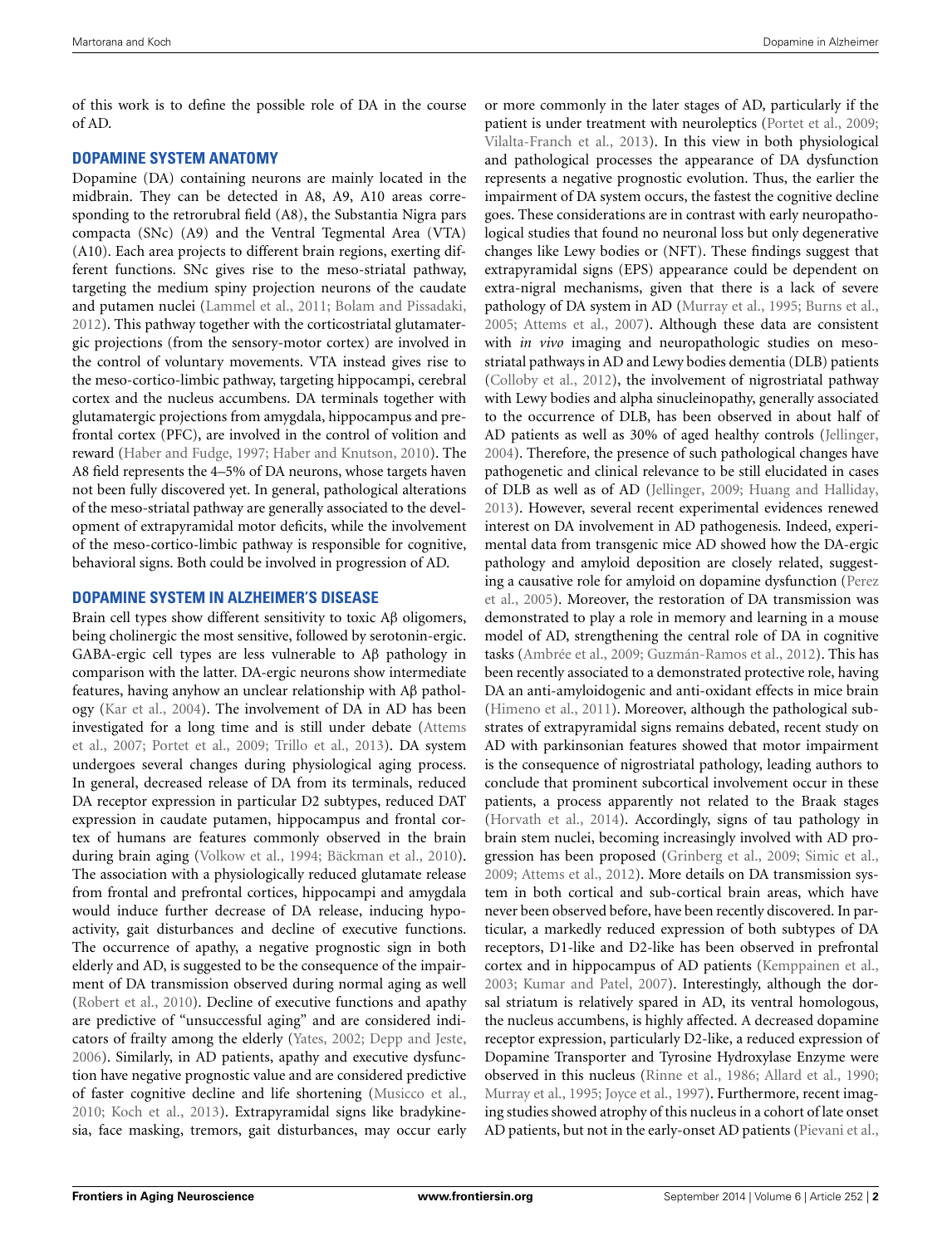[2013](#page-4-28)). Electrophysiological studies performed on AD patients showed unexpected positive effects of DA drugs on cortical neurotransmission and synaptic plasticity mechanisms and also on cognitive performances, suggesting a possible therapeutic effects for these drugs in the treatment of AD [\(Martorana et al., 2009,](#page-4-29) [2013](#page-4-30); [Koch et al.](#page-4-31), [2014](#page-4-31)). All these data strengthen the hypothesis of DA involvement in AD, without answering the fundamental question: how DA dysfunction occurs?

#### **DOPAMINE DYSFUNCTION HYPOTHESIS**

Amyloid hypothesis remains the leading hypothesis to interpret the neurotransmitters dysfunctions occurring in AD since early phases of the disease. In this section we suggest at least two possible pathogenetic mechanisms that might be responsible for the DA-ergic dysfunction since early phases of the disease. Aβ oligomers show highly toxic and deleterious effects on neuronal arrangement and neurotransmission, and cause neuronal death of the neocortex and hippocampi [\(Palop and Mucke, 2010](#page-4-32)). In experimental models Aβ oligomers have been postulated to induce pathological synaptic plasticity, with altered glutamate transmission, impairment of the long term potentiation, prolonged and pathological long term depression, with subsequent spine shrinkage, and activation of enzymatic pathways leading to apoptosis and cell death [\(Palop and Mucke](#page-4-32), [2010](#page-4-32)). All these changes occur at the level of glutamatergic synapses, obeying to the hypothesized excitotoxic hypothesis of AD. Aβ oligomers are also able to induce multiple effects on acetylcholine neurons transmission, impairing physiological cell metabolism, transmitter synthesis and release, until cell degeneration [\(Kar et al.,](#page-4-12) [2004](#page-4-12); [Ferrer](#page-4-0), [2012](#page-4-0); [Esposito et al., 2013](#page-3-11)). Beside cholinergic neurons degeneration, several Aβ-mediated effects are secondary to its binding to cholinergic receptors, particularly with nicotinic receptors [\(Schliebs and Arendt, 2011\)](#page-5-12). Neuronal nicotinic acetylcholine receptors (nAChR) are a family of ligand-gated pentameric cation channels constituted by a combination of α and β subunits (α2-6 and β2-4). The other major neuronal nAChRs subtype contain the α7 subunit (bungarotoxin sensitive). nAChRs can be located on the presynaptic terminal where they regulate post-synaptic transmission and modulate pre-synaptic transmitter release. Post-synaptic localization mediates depolarization of neurons [\(Ni et al., 2013](#page-4-33)). The main role of nAChRs in the brain is to regulate transmitters release and allow Ach to participate in attention, learning and memory functions through the  $α4β2$ and  $\alpha$ 7 receptors. The  $\alpha$ 7AChRs are located predominantly, but not exclusively, at pre-synaptic sites of (PFC), hippocampus, thalamus, serotonin-raphe nucleus and DA neurons of the VTA. Pre-synaptic localization of these receptors increase the probability of neurotransmitters release, while post-synaptic localization through the intracellular  $Ca^{2+}$  increase activates intracellular metabolic pathways, which are related to neuronal homeostasis, synaptic [plasticity, learning, and memory \(](#page-3-12)Alkondon and Albuquerque, [2002](#page-3-12)). Several lines of evidence indicate that Aβ oligo[mers have the ability to bind to](#page-5-12) α7 nAChRs (Schliebs and Arendt, [2011](#page-5-12); [Posadas et al.](#page-4-34), [2013](#page-4-34)). The high affinity interaction with these receptors can cause intracellular  $Ca^{++}$  increase and activation of the ERK-MAPK cascade with positive modulatory effects on synaptic plasticity mechanisms and functions

like memory and learning in hippocampal neurons. Conversely, the prolonged exposure to high Aβ oligomers can reverse such a positive effect inducing the formation of LTD and impairment of synaptic mechanism machinery and of learning and memory. Such conflicting effects are likely dependent on concentration and stoichiometry of the Aβ oligomers. Very low concentrations (picomolar) are able to enhance memory and synaptic functions, on the contrary higher concentrations (nanomolar) and prolonged exposure to them can disrupt mechanisms of synaptic plasticity and memory functions [\(Puzzo and Arancio, 2013](#page-4-6)). Since that, it is conceivable to suppose that DA dysfunction in AD, at least in early stages, could be the consequence of Aβ peptides production and prolonged interaction with α7 nAChRs, overwhelming the nicotinic receptor function, and interfering with the physiological DA functioning. Thus, prolonged exposure to Aβ would progressively impair the physiological release of glutamate and of GABA reducing the possibility of DA release in prefrontal cortex and hippocampus, contributing to the impairment of attention, memory, and executive functions. The progressive decrease of glutamate release from the PFC would in turn reduce the stimulus for DA release also in the NAcc, being responsible [for appearance of apathy and motor hypoactivity \(](#page-5-13)Wang et al., [2000;](#page-5-13) [Posadas et al., 2013](#page-4-34)). In the later stages, following prolonged dysfunctioning of nicotinic receptors in the SN, the inactivation of ERK-MAPK pathways would favor cytoskeletal tau protein hyperphosphorylation process [\(Wang et al., 2000](#page-5-13)) with neuronal degeneration and cell death. The persistence of this mechanism could be responsible for SNc neurons degeneration and for the appearance of extrapyramidal signs. Alternative hypothesis come directly from recent experimental evidences on misfolding and pathological aggregation of neuronal proteins. Recently has been shown that Aβ oligomers could be able to induce under pathological conditions the aggregation of other proteins like alpha-synuclein (α-syn). Experimental evidences showed both *in vivo* and *in vitro* that Aβ was able to interfere with α-syn inducing conformational changes and neurodegeneration [\(Iqbal et al., 2000;](#page-4-35) [Mitchell et al.](#page-4-36), [2011](#page-4-36)). In physiological conditions soluble Aβ can be identified in the cytosolic fraction, [in](#page-5-14) [endosomes](#page-5-14) [and](#page-5-14) [in](#page-5-14) [endoplasmic](#page-5-14) [reticulum](#page-5-14) [\(](#page-5-14)Starkstein et al., [2009\)](#page-5-14). Similarly, monomeric α-syn is primarily found in the cytosolic fraction and is associated with synaptic vescicles where it is supposed to play a role in neurotransmitters release [\(Richard et al.](#page-4-37), [2012](#page-4-37)). Under pathological conditions, both aggregated Aβ and α-syn might associate with membranes and accumulate in caveolae. Hence, it is suggested that during early phases of AD, Aβ interact with α-syn bound to membrane and inducing the aggregation of this protein and the formation of pentamers and hexamers with ring-like structure that associate to membrane forming pores. These structures would form ionpermeable channels, particularly for  $Ca^{2+}$  that may play a role in the mechanisms of neurodegeneration [\(Van der Vlies et al.,](#page-5-15) [2009](#page-5-15); [Iqbal et al.](#page-4-38), [2013](#page-4-38)). Such interesting hypothesis that proposed for DLB cases has been suggested also for AD and PD cases though needs to be further investigated however. Therefore, the production of pathologic Aβ would be responsible for DAergic pathology and as a consequence for extrapyramidal behavioral/motor deficits in early phases of AD. Such mechanism could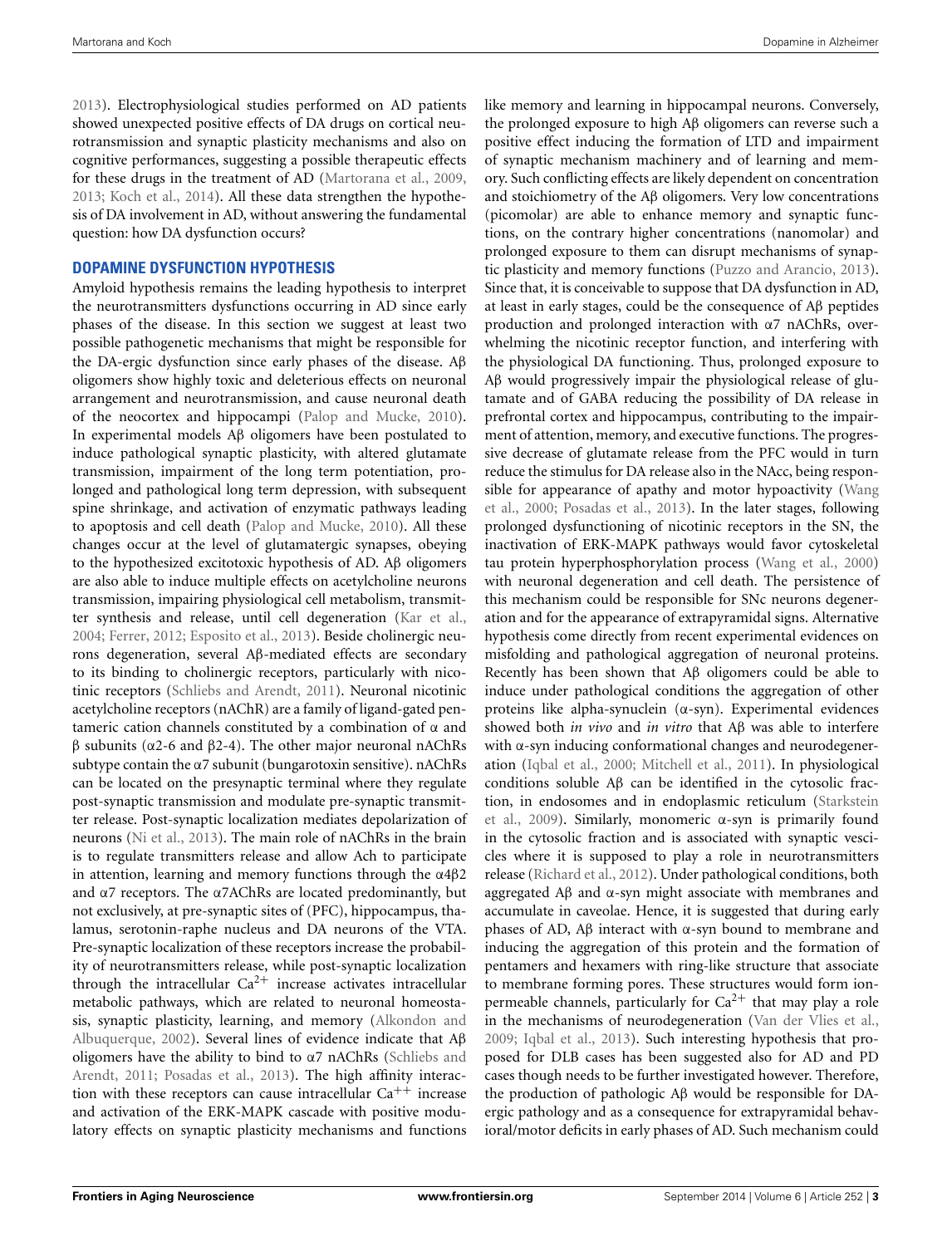be reasonably responsible also for rapid progression of cognitive decline.

## **CLINICAL FEATURES OF DOPAMINE-DEPENDENT SYMPTOMS**

Apathy is the most common neurobehavioral symptom associated to AD. EPS are associated to AD disease progression, often related to neuroleptic assumption, and are definitely a negative prognostic sign. Both apathy and EPS are secondary to DA dysfunction and their appearance is a sign of disease progression for individuals with mild cognitive impairment, as well as for AD patients [\(Iqbal et al., 2000;](#page-4-35) [Mitchell et al., 2011\)](#page-4-36). Both clinical conditions are associated to Aβ burden, and both could co-exist in the same individual. Although frequently described, not all individuals with AD diagnosis may experience apathy and EPS symptoms during their life. About half of AD patients presents with symptoms of apathy, and one third with EPS in early-mid stage of the disease. In the later stages of disease, accomplice physiological aging, EPS are more clearly and easily diagnosed in almost all individuals with AD. Nowadays, Aβ levels are easily detectable in CSF of AD individuals and currently used for diagnostic purposes. Due to its low threshold, Aβ levels that are so useful to individuate cognitively compromised individuals, unfortunately cannot be used to evaluate whether the oligomer-mediated toxicity has already reached cortical and/or subcortical nuclei. Results from recent neuropathological and clinical studies pointed out the need to individuate different subgroups of AD patients, possibly characterized by a clinical hallmarks to obtain patients stratification for clinical purposes [\(Starkstein et al.](#page-5-14), [2009](#page-5-14); [Richard et al., 2012\)](#page-4-37). These would help to better individuate patients with more prominent cholinergic/glutamatergic deficits with respect to those presenting with symptoms of DA dysfunction and so on. Recently published clinical studies described features of AD patients through their different degrees of progression. Clusters of AD diagnosed patients were identified and characterized by different degree of executive functions impairment, high levels of CSF tau and phosphorylated tau with low levels of Aβ1-42, presence of apathy, limited or absent response to pharmacological treatment with choli[nesterase](#page-4-36) [inhibitors](#page-4-36) [\(Van der Vlies et al.](#page-5-15)[,](#page-4-36) [2009](#page-5-15)[;](#page-4-36) Mitchell et al., [2011;](#page-4-36) [Iqbal et al., 2013;](#page-4-38) [Koch et al., 2013;](#page-4-15) [Horvath et al.](#page-4-23), [2014](#page-4-23)). Among them the presence of both apathy and very high levels of CSF tau protein were related to more rapid progression of cognitive decline [\(Wallin et al.](#page-5-16), [2010](#page-5-16); [Schmidt et al.](#page-5-17), [2011](#page-5-17)). Tau pathology is considered the hallmark of neurodegeneration, and it is not specific for AD. Interestingly, recent literature showed the presence of tau related pathology in brainstem of AD. These authors claimed that a certain degree of tau pathology in the monoaminergic tract could represent the substrate for more intense neurodegeneration in AD cases [\(Attems et al.](#page-3-4), [2007](#page-3-4), [2012;](#page-3-9) [Simic et al., 2009](#page-5-3); [Trillo et al.](#page-5-2), [2013\)](#page-5-2). This would indicate that a subset of AD individuals could be more prone to develop DA-deficit related symptoms. Moreover, the monoaminergic tract have been shown to be able to control the physiologic amyloid-synthesis process [\(Himeno et al.](#page-4-22), [2011\)](#page-4-22). It is conceivable to suppose that the progressive dysfunction and/or degeneration of monoaminergic neurons could represent a step forward for

increased amyloid production and for amyloid-related degeneration of neurons.

### **CONCLUSIONS**

Different degree of DA dysfunction can occur during any phases of AD. The most important symptoms related to DA dysfunction are the presence of apathy and EPS. The occurrence of these symptoms could be related to pre-existing brainstem pathology. Their burden can vary in relation to the age of an individual that remains the most important risk factor associated to AD. In general, DA related symptoms appearance is related to increased intensity of neuronal degeneration and to faster cognitive decline. In our recent experience the use of dopaminergic drugs, in particular of the DA- D2-agonists rotigotine, showed beneficial effects on some cognitive domains in AD patients [\(Koch et al.](#page-4-31), [2014\)](#page-4-31). The use of these drugs was well tolerated with no relevant behavioral side effects. Future clinical trials are needed to verify the potential therapeutic effectiveness of dopaminergic drugs in AD patients.

#### **REFERENCES**

- <span id="page-3-12"></span>Alkondon, M., and Albuquerque, E. X. (2002). A non-alpha7 nicotinic acetylcholine receptor modulates excitatory input to hippocampal CA1 interneurons. *J. Neurophysiol*. 87, 1651–1654.
- <span id="page-3-10"></span>Allard, P., Alafuzoff, I., Carlsson, A., Eriksson, K., Ericson, E., Gottfries, C. G., et al. (1990). Loss of dopamine uptake sites labeled with [3H]GBR-12935 in Alzheimer's disease. *Eur. Neurol*. 30, 181–185. doi: 10.1159/000 117341
- <span id="page-3-8"></span>Ambrée, O., Richter, H., Sachser, N., Lewejohann, L., Dere, E., de Souza Silva, M. A., et al. (2009). Levodopa ameliorates learning and memory deficits in a murine model of Alzheimer's disease. *Neurobiol. Aging* 30, 1192–1204. doi: 10.1016/j.neurobiolaging.2007.11.010
- <span id="page-3-4"></span>Attems, J., Quass, M., and Jellinger, K. A. (2007). Tau and alpha-synuclein brainstem pathology in Alzheimer disease: relation with extrapyramidal signs. *Acta Neuropathol*. 113, 53–62. doi: 10.1007/s00401-006-0146-9
- <span id="page-3-9"></span>Attems, J., Thal, D. R., and Jellinger, K. A. (2012). The relationship between subcortical tau pathology and Alzheimer's disease. *Biochem. Soc. Trans*. 40, 711–715. doi: 10.1042/BST20120034
- <span id="page-3-5"></span>Bäckman, L., Lindenberger, U., Li, S. C., and Nyberg, L. (2010). Linking cognitive aging to alterations in dopamine neurotransmitter functioning: recent data and future avenues. *Neurosci. Biobehav. Rev*. 34, 670–677. doi: 10.1016/j.neubiorev.2009.12.008
- <span id="page-3-0"></span>Becker, J. A., Hedden, T., Carmasin, J., Maye, J., Rentz, D. M., Putcha, D., et al. (2011). Amyloid-β associated cortical thinning in clinically normal elderly. *Ann. Neurol*. 69, 1032–1042. doi: 10.1002/ana.22333
- <span id="page-3-3"></span>Bolam, J. P., and Pissadaki, E. K. (2012). Living on the edge with too many mouths to feed: why dopamine neurons die. *Mov. Disord*. 27, 1478–1483. doi: 10.1002/mds.25135
- <span id="page-3-1"></span>Braak, H., and Braak, E. (1990). Alzheimer's disease: striatal amyloid deposits and neurofibrillary changes. *J. Neuropathol. Exp. Neurol*. 49, 215–224. doi: 10.1097/00005072-199005000-00003
- <span id="page-3-2"></span>Burns, J. M., Galvin, J. E., Roe, C. M., Morris, J. C., and McKeel, D. W. (2005). The pathology of the substantia nigra in Alzheimer disease with extrapyramidal signs. *Neurology* 64, 1397–1403. doi: 10.1212/01.WNL.0000158423. 05224.7F
- <span id="page-3-7"></span>Colloby, S. J., McParland, S., O'Brien, J. T., and Attems, J. (2012). Neuropathological correlates of dopaminergic imaging in Alzheimer's disease and Lewy body dementias. *Brain* 135(Pt 9), 2798–27808. doi: 10.1093/brain/aws211
- <span id="page-3-6"></span>Depp, C. A., and Jeste, D. V. (2006). Definitions and predictors of successful aging: a comprehensive review of larger quantitative studies. *Am. J. Geriatr. Psychiatry* 14, 6–20. doi: 10.1097/01.JGP.0000192501.03069.bc
- <span id="page-3-11"></span>Esposito, Z., Belli, L., Toniolo, S., Sancesario, G., Bianconi, C., and Martorana, A. (2013). Amyloid β, glutamate, excitotoxicity in Alzheimer's disease: are we on the right track? *CNS Neurosci. Ther*. 19, 549–555. doi: 10.1111/cns.12095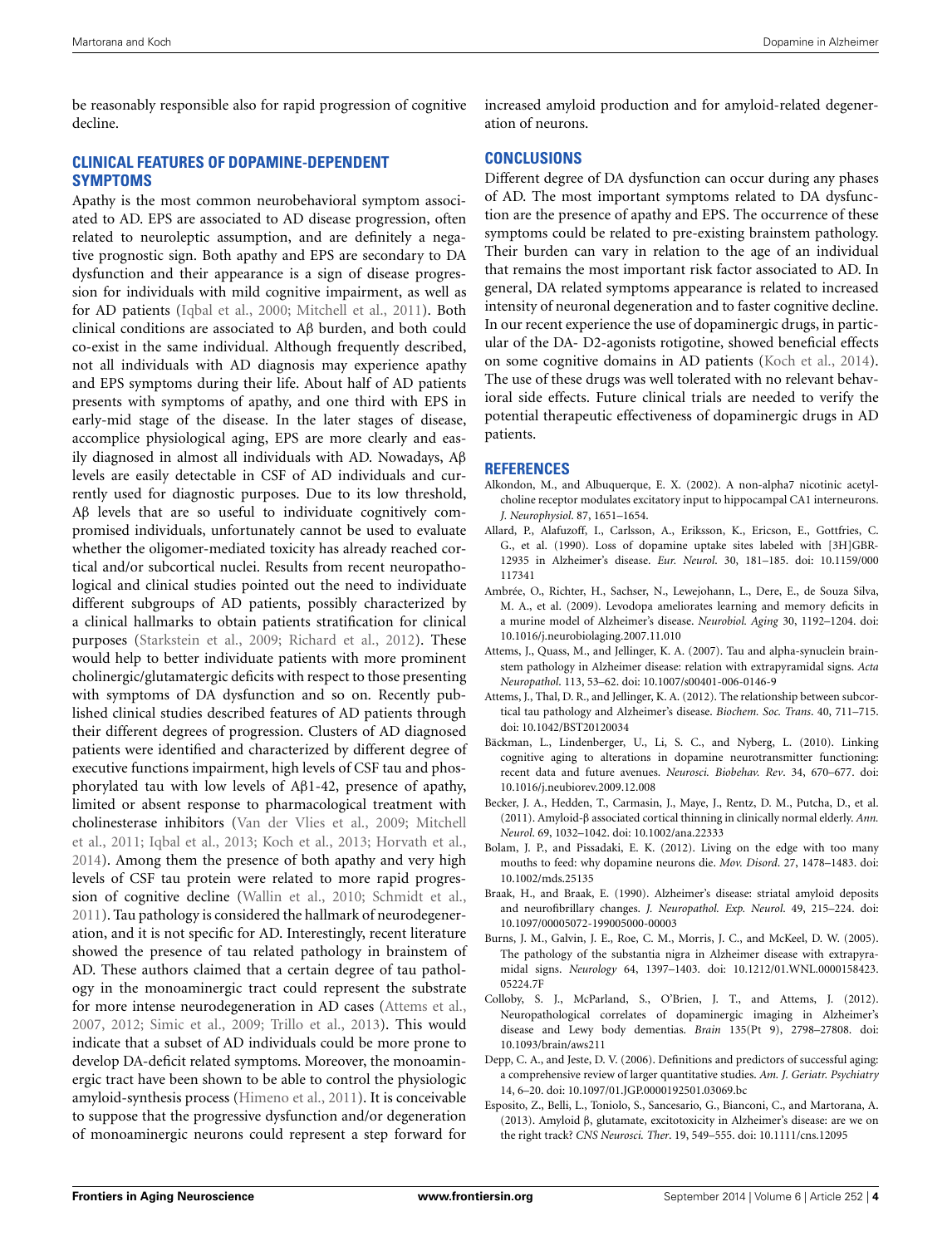- <span id="page-4-0"></span>Ferrer, I. (2012). Defining Alzheimer as a common age-related neurodegenerative process not inevitably leading to dementia. *Prog. Neurobiol*. 97, 38–51. doi: 10.1016/j.pneurobio.2012.03.005
- <span id="page-4-8"></span>Gibb, W. R., Mountjoy, C. Q., Mann, D. M., and Lees, A. J. (1989). The substantia nigra and ventral tegmental area in Alzheimer's disease and Down's syndrome. *J. Neurol. Neurosurg. Psychiatry* 52, 193–200. doi: 10.1136/jnnp.52.2.193
- <span id="page-4-24"></span>Grinberg, L. T., Rüb, U., Ferretti, R. E., Nitrini, R., Farfel, J. M., Polichiso, L., et al. (2009). The dorsal raphe nucleus shows phospho-tau neurofibrillary changes before the transentorhinal region in Alzheimer's disease. A precocious onset? *Neuropathol. Appl. Neurobiol*. 35, 406–416. doi: 10.1111/j.1365- 2990.2008.00997.x
- <span id="page-4-21"></span>Guzmán-Ramos, K., Moreno-Castilla, P., Castro-Cruz, M., McGaugh, J. L., Martínez-Coria, H., LaFerla, F. M., et al. (2012). Restoration of dopamine release deficits during object recognition memory acquisition attenuates cognitive impairment in a triple transgenic mice model of Alzheimer's disease. *Learn. Mem*. 19, 453–460. doi: 10.1101/lm.026070.112
- <span id="page-4-10"></span>Haber, S. N., and Fudge, J. L. (1997). The primate substantia nigra and VTA: integrative circuitry and function. *Crit. Rev. Neurobiol*. 11, 323–342. doi: 10.1615/CritRevNeurobiol.v11.i4.40
- <span id="page-4-11"></span>Haber, S. N., and Knutson, B. (2010). The reward circuit: linking primate anatomy and human imaging. *Neuropsychopharmacology* 35, 4–26. doi: 10.1038/npp.2009.129
- <span id="page-4-3"></span>Hardy, J., and Selkoe, D. J. (2002). The amyloid hypothesis of Alzheimer's disease: progress and problems on the road to therapeutics. *Science* 297, 353–356. doi: 10.1126/science.1072994
- <span id="page-4-22"></span>Himeno, E., Ohyagi, Y., Ma, L., Nakamura, N., Miyoshi, K., Sakae, N., et al. (2011). Apomorphine treatment in Alzheimer mice promoting amyloid-β degradation. *Ann. Neurol*. 69, 248–256. doi: 10.1002/ana.22319
- <span id="page-4-23"></span>Horvath, J., Burkhard, P. R., Herrmann, F. R., Bouras, C., and Kövari, E. (2014). Neuropathology of parkinsonism in patients with pure Alzheimer's disease. *J. Alzheimers Dis*. 39, 115–120. doi: 10.3233/JAD-131289
- <span id="page-4-19"></span>Huang, Y., and Halliday, G. (2013). Can we clinically diagnose dementia with Lewy bodies yet? *Transl. Neurodegener*. 2, 4. doi: 10.1186/2047-9158-2-4
- <span id="page-4-35"></span>Iqbal, K., Alonso, A. D., Gondal, J. A., Gong, C. X., Haque, N., Khatoon, S., et al. (2000). Mechanism of neurofibrillary degeneration and pharmacologic therapeutic approach. *J. Neural Transm. Suppl*. 59, 213–222. doi: 10.1007/978-3- 7091-6781-6\_22
- <span id="page-4-38"></span>Iqbal, K., Flory, M., and Soininen, H. (2013). Clinical symptoms and symptom signatures of Alzheimer's disease subgroups. *J. Alzheimers Dis*. 37, 475–481. doi: 10.3233/JAD-130899
- <span id="page-4-17"></span>Jellinger, K. A. (2004). Lewy body-related alpha synucleinopathy in the aged human brain. *J. Neural Transm*. 111, 1219–1235. doi: 10.1007/s00702-004-0138-7
- <span id="page-4-18"></span>Jellinger, K. A. (2009). Formation and development of Lewy pathology: a critical update. *J. Neurol*. 256(Suppl. 3), 270–279. doi: 10.1007/s00415-009- 5243-y
- <span id="page-4-5"></span>Jin, M., Shepardson, N., Yang, T., Chen, G., Walsh, D., and Selkoe, D. J. (2011). Soluble amyloid beta-protein dimers isolated from Alzheimer cortex directly induce Tau hyperphosphorylation and neuritic degeneration. *Proc. Natl. Acad. Sci. U.S.A*. 108, 5819–5824. doi: 10.1073/pnas.1017033108
- <span id="page-4-27"></span>Joyce, J. N., Smutzer, G., Whitty, C. J., Myers, A., and Bannon, M. J. (1997). Differential modification of dopamine transporter and tyrosine hydroxylase mRNAs in midbrain of subjects with Parkinson's, Alzheimer's with parkinsonism, and Alzheimer's disease. *Mov. Disord*. 12, 885–897. doi: 10.1002/mds.870120609
- <span id="page-4-12"></span>Kar, S., Slowikowski, S. P., Westaway, D., and Mount, H. T. (2004). Interactions between beta-amyloid and central cholinergic neurons: implications for Alzheimer's disease. *J. Psychiatry Neurosci*. 29, 427–441.
- <span id="page-4-25"></span>Kemppainen, N., Laine, M., Laakso, M. P., Kaasinen, V., Någren, K., Vahlberg, T., et al. (2003). Hippocampal dopamine D2 receptors correlate with memory functions in Alzheimer's disease. *Eur. J. Neurosci.* 18, 149–154. doi: 10.1046/j.1460-9568.2003.02716.x
- <span id="page-4-15"></span>Koch, G., Belli, L., Giudice, T., Lorenzo, F., Sancesario, G. M., Sorge, R., et al. (2013). Frailty among Alzheimer's disease patients. *CNS Neurol. Disord. Drug Targets* 12, 507–511. doi: 10.2174/1871527311312040010
- <span id="page-4-31"></span>Koch, G., Di Lorenzo, F., Bonnì, S., Giacobbe, V., Bozzali, M., Caltagirone, C., et al. (2014). Dopaminergic modulation of cortical plasticity in Alzheimer's disease patients. *Neuropsychopharmacology* 39, 2654–2661. doi: 10.1038/npp. 2014.119
- <span id="page-4-26"></span>Kumar, U., and Patel, S. C. (2007). Immunohistochemical localization of dopamine receptor subtypes (D1R-D5R) in Alzheimer's disease brain. *Brain Res.* 187–96. doi: 10.1016/j.brainres.2006.10.049
- <span id="page-4-9"></span>Lammel, S., Ion, D. I., Roeper, J., and Malenka, R. C. (2011). Projection-specific modulation of dopamine neuron synapses by aversive and rewarding stimuli. *Neuron* 70, 855–862 doi: 10.1016/j.neuron.2011.03.025
- <span id="page-4-7"></span>Lopez, O. L., Wisnieski, S. R., Becker, J. T., Boller, F., and DeKosky, S. T. (1997). Extrapyramidal signs in patients with probable Alzheimer disease. *Arch. Neurol*. 54, 969–975. doi: 10.1001/archneur.1997.00550200033007
- <span id="page-4-1"></span>Lowe, V. J., Kemp, B. J., Jack, C. R. Jr., Senjem, M., Weigand, S., Shiung, M., et al. (2009). Comparison of 18F-FDG and PiB PET in cognitive impairment. *J. Nucl. Med*. 50, 878–886. doi: 10.2967/jnumed.108.058529
- <span id="page-4-30"></span>Martorana, A., Di Lorenzo, F., Esposito, Z., Lo Giudice, T., Bernardi, G., Caltagirone, C., et al. (2013). Dopamine D2-agonist rotigotine effects on cortical excitability and central cholinergic transmission in Alzheimer's disease patients. *Neuropharmacology* 64, 108–113 doi: 10.1016/j.neuropharm.2012. 07.015
- <span id="page-4-29"></span>Martorana, A., Mori, F., Esposito, Z., Kusayanagi, H., Monteleone, F., Codecà, C., et al. (2009). Dopamine modulates cholinergic cortical excitability in Alzheimer's disease patients. *Neuropsychopharmacology* 34, 2323–2328. doi: 10. 1038/npp.2009.60
- <span id="page-4-36"></span>Mitchell, R. A., Herrmann, N., and Lanctôt, K. L. (2011). The role of dopamine in symptoms and treatment of apathy in Alzheimer's disease. *CNS Neurosci. Ther*. 17, 411–427. doi: 10.1111/j.1755-5949.2010.00161.x
- <span id="page-4-16"></span>Murray, A. M., Weihmueller, F. B., Marshall, J. F., Hurtig, H. I., Gottleib, G. L., and Joyce, J. N. (1995). Damage to dopamine systems differs between Parkinson's disease and Alzheimer's disease with parkinsonism. *Ann. Neurol*. 37, 300–312. doi: 10.1002/ana.410370306
- <span id="page-4-14"></span>Musicco, M., Salamone, G., Caltagirone, C., Cravello, L., Fadda, L., Lupo, F., et al. (2010). Neuropsychological predictors of rapidly progressing patients with Alzheimer's disease. *Dement. Geriatr. Cogn. Disord*. 30, 219–228. doi: 10.1159/000319533
- <span id="page-4-2"></span>Nalivaeva, N. N., and Turner, A. J. (2013). The amyloid precursor protein: a biochemical enigma in brain development, function and disease. *FEBS Lett*. 587, 2046–2054. doi: 10.1016/j.febslet.2013.05.010
- <span id="page-4-33"></span>Ni, R., Marutle, A., and Nordberg, A. (2013). Modulation of α7 nicotinic acetylcholine receptor and fibrillar amyloid-β interactions in Alzheimer's disease brain. *J. Alzheimers Dis*. 33, 841–851. doi: 10.3233/JAD-2012-121447
- <span id="page-4-32"></span>Palop, J. J., and Mucke, L. (2010). Amyloid-beta-induced neuronal dysfunction in Alzheimer's disease: from synapses toward neural networks. *Nat. Neurosci*. 13, 812–818. doi: 10.1038/nn.2583
- <span id="page-4-20"></span>Perez, S. E., Lazarov, O., Koprich, J. B., Chen, E. Y., Rodriguez-Menendez, V., Lipton, J. W., et al. (2005). Nigrostriatal dysfunction in familial Alzheimer's disease-linked APPswe/PS1DeltaE9 transgenic mice. *J. Neurosci*. 25, 10220–10229. doi: 10.1523/JNEUROSCI.2773-05.2005
- <span id="page-4-28"></span>Pievani, M., Bocchetta, M., Boccardi, M., Cavedo, E., Bonetti, M., Thompson, P. M., et al. (2013). Striatal morphology in early-onset and late-onset Alzheimer's disease: a preliminary study. *Neurobiol. Aging* 34, 1728–1739. doi: 10.1016/j.neurobiolaging.2013.01.016
- <span id="page-4-13"></span>Portet, F., Scarmeas, N., Cosentino, S., Helzner, E. P., and Stern, Y. (2009). Extrapyramidal signs before and after diagnosis of incident Alzheimer disease in a prospective population study. *Arch. Neurol*. 66, 1120–1126. doi: 10.1001/archneurol.2009.196
- <span id="page-4-34"></span>Posadas, I., López-Hernández, B., and Ceña, V. (2013). Nicotinic receptors in neurodegeneration. *Curr. Neuropharmacol* 11, 298–314. doi: 10.2174/1570159X11311030005
- <span id="page-4-6"></span>Puzzo, D., and Arancio, O. (2013). Amyloid-β peptide: Dr. Jekyll or Mr. Hyde? *J. Alzheimers Dis*. 33(Suppl. 1), S111–S120. doi: 10.3233/JAD-2012-129033
- <span id="page-4-4"></span>Puzzo, D., Privitera, L., Leznik, E., Fà, M., Staniszewski, A., Palmeri, A., et al. (2008). Picomolar amyloid-beta positively modulates synaptic plasticity and memory in hippocampus. *J. Neurosci*. 28, 14537–14545. doi: 10.1523/JNEUROSCI.2692- 08.2008
- <span id="page-4-37"></span>Richard, E., Schmand, B., Eikelenboom, P., Yang, S. C., Ligthart, S. A., Moll van Charante, E. P., et al. (2012). Alzheimer's disease neuroimaging initiative. Symptoms of apathy are associated with progression from mild cognitive impairment to Alzheimer's disease in non-depressed subjects. *Dement. Geriatr. Cogn. Disord*. 33, 204–209. doi: 10.1159/0003 38239